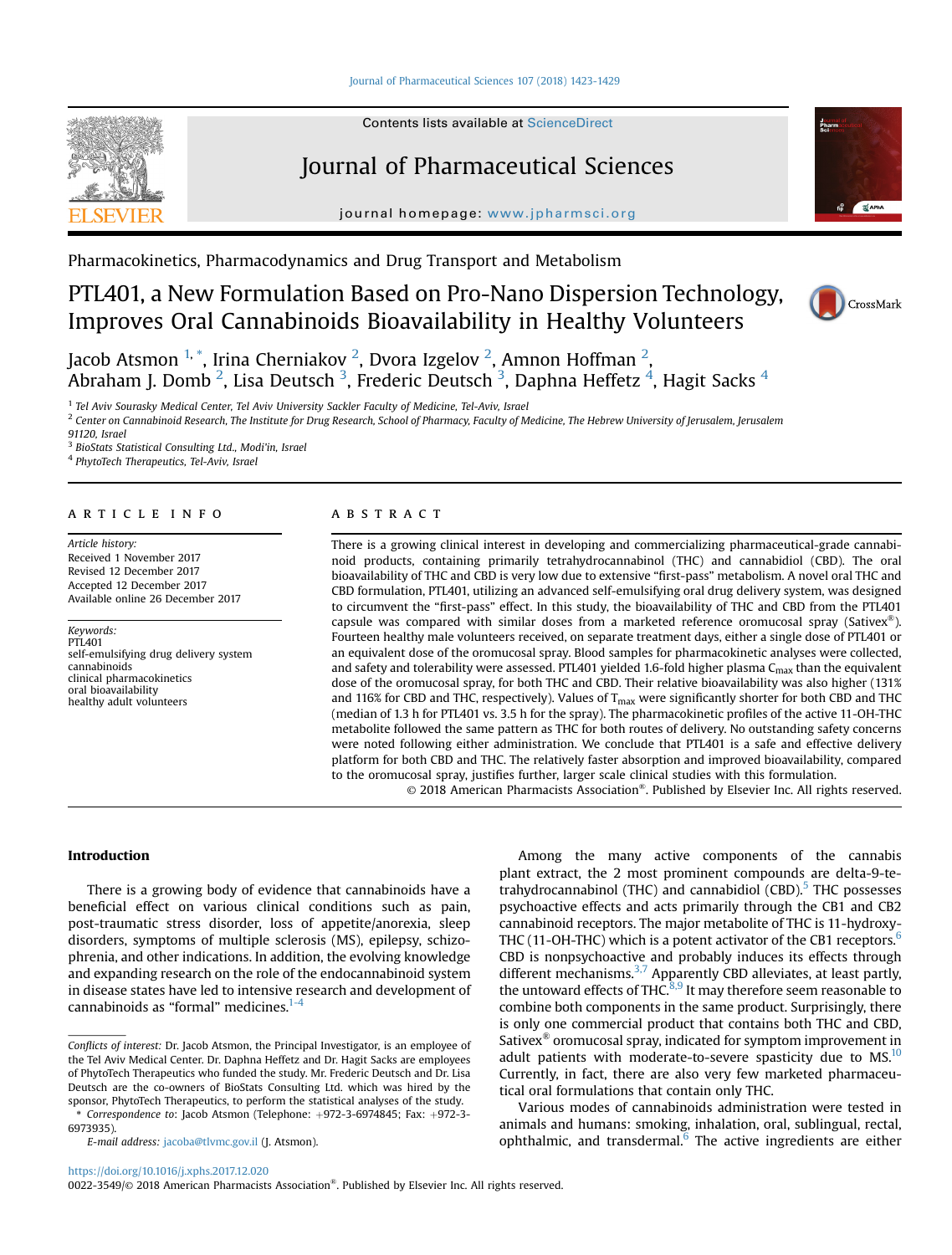extracted from their natural source (Cannabis sativa plant) or are chemically synthesized. They have been incorporated in vapor, aerosols, oils, cookies, topical creams, and suppositories. Some are produced according to Good Manufacturing Practice standards, but many are prepared under less controlled conditions.

The transformation of cannabinoids from alternative or herbal preparations to regulated prescription drugs is rapidly progressing. The development of such drugs requires well-controlled clinical trials to objectively establish therapeutic efficacy, dose ranges, and safety. $11,12$  A pharmaceutical-grade delivery system that would enable efficient and consistent dosing of THC and CBD should also be designed to ensure adequate and reproducible bioavailability, display dose proportionality, and be as convenient as possible to administer, to assure patients adherence to treatment.

The bioavailability of cannabinoids varies considerably according to the mode of administration. When smoked or inhaled, exposure depends not only on depth of inhalation, puff duration, and breath-hold but also varies between heavy users and occasional smokers. $6,13$  THC, CBD, and many of their metabolites are highly lipophilic and essentially water insoluble.<sup>[6](#page-5-0)</sup> Their solubility/ dissolution in the hydrophilic intestinal milieu is low and may interfere with their gastrointestinal  $(GI)$  absorption.<sup>14</sup> Indeed, with oral use, absorption of cannabinoids is slow and erratic, sometimes unpredictable, and is affected by gastric pH and food. $6,14-17$  The oral bioavailability of cannabinoids is also hampered by their extensive first-pass metabolism.

The use of nanoparticles and nanodispersion systems for oral drug delivery has been gaining interest in the recent years.<sup>[18-21](#page-5-0)</sup> A novel formulation based on self-nanoemulsifying drug delivery technology has been recently developed. $22-25$  The base formulation was termed pro-nano-liposphere (PNL) preconcentrate and is ingested as a soft gelatin capsule. When reaching the aqueous phase of the GI tract, the preconcentrate spontaneously forms drug-encapsulated nanolipospheres with a particle diameter of less than 60 nm. This delivery system has been previously adapted to an immunosuppressive agent, cyclosporine A  $(CsA)<sup>24</sup>$  $(CsA)<sup>24</sup>$  $(CsA)<sup>24</sup>$  CsA-PNL (marketed as Deximune<sup>®</sup>) was approved for marketing by the European Medicines Agency. No untoward effects related to the delivery system itself, such as gastric irritation, have been reported. As previously described by Elgart at al.,  $^{22}$  $^{22}$  $^{22}$  the formed nanoparticles improve solubility of lipophilic drugs, presenting a more than 99% drug load. Furthermore, they also inhibit oxidative metabolism by CYP3A4 and diminish P-gp efflux, thus improving the oral bioavailability and Caco-2 permeability of these types of drugs. Because cannabinoids are also lipophilic compounds with poor oral bioavailability, they were considered suitable candidates for this type of drug delivery system. PTL401 is the proprietary PNL-based formulation of THC and CBD. The isotropic mixture currently contains THC and CBD at a ratio of 1:1, in combination with lipids, low amount of surfactants, and a cosolvent. The particles are composed of a lipid core which ensures solubilization of the cannabinoids and allows their contact with the enterocyte surface (passing the unstirred water layer attached to the cells). Owing to their small size  $(-30 \text{ nm})$ , these nanoparticles may spread over a large surface area and access intervillous spaces of the intestinal brush border. We have previously demonstrated that small particle size is inversely correlated with oral bioavail-ability.<sup>[23](#page-5-0)</sup> An additional aspect in cannabinoid absorption is the lymphatic route. Novel lipid-based nanoformulations have unique characteristics that make them promising candidates for lymphatic delivery. Thus, first-pass metabolism of compounds with lower bioavailability is avoided. $^{26}$  It was demonstrated that the cannabinoids are taken up by chylomicrons, proving that when triggered, they undergo lymphatic absorption<sup>[14,27](#page-5-0)</sup> because the lipid core of the PNL formulation is composed of medium chain

triglycerides, that enable an additional absorption rout via the lymphatic system.

The THC/CBD oral formulation is easy to administer and enables flexibility in the doses of cannabinoid that may be loaded with up to 100 mg per capsule of either THC, CBD, or their combination. This may be clinically important because doses required for different indications may vary. The product is also stable in room temperature and does not require special storage conditions.

In the preclinical studies, it has been shown that the nanoparticles loaded with THC or CBD improve oral bioavailability of both molecules. A 4- to 6-fold enhancement in oral CBD and THC uptake was observed in rats treated with PNL, as compared to control orally delivered solution. We assume that the enhanced PK profile of THC and CBD, when incorporated into PNL, is due to increased absorption rather than changes in the elimination. $^{25}$ 

The objective of the current study was to establish the pharmacokinetic (PK) profile of the PNL-based THC/CBD formulation in humans. The oromucosal spray was chosen as the reference formulation not only because it is the only commercial product containing both THC and CBD but also because it is readily absorbed through the oral mucosa, thus apparently bypassing the first-pass metabolism.<sup>17</sup> We also explored whether production of the THC major metabolite, 11-OH-THC, was affected by the mode of administration.

#### Materials and Methods

The study took place at the Tel Aviv Sourasky Medical Center (TASMC) Clinical Research Center (CRC), Israel, and was conducted according to Good Clinical Practice (GCP) guidelines. The study was approved by the TASMC Institutional Ethics Committee and by the Ministry of Health and registered in [ClinicalTrials.gov](http://ClinicalTrials.gov) ([https://](https://clinicaltrials.gov/) [clinicaltrials.gov/](https://clinicaltrials.gov/), identifier: NCT03201835). All subjects provided a written informed consent before any study-related procedures were performed.

#### Study Drugs

The THC incorporated in the investigational formulation was synthesized by THC Pharm GmbH (Frankfurt, Germany), and the CBD was produced by STI Pharmaceuticals (Essex, UK).

The PTL401 formulation was composed of (w/w%): THC (1.2%), CBD (1.1%), polysorbate 20 (13.7%), sorbitan monooleate 80 (13.7%), polyoxyethylene hydrogenated castor oil 40 (13.7%), tricaprin (13.7%), lecithin (8.3%), and ethyl lactate (34.6%). It was manufactured in compliance to Good Manufacturing Practice requirements and was prepared by the preconcentrate prepa-ration method as previously described<sup>[24](#page-5-0)</sup>; the active ingredients were dissolved in a water-miscible organic solvent (approved for oral use) with phospholipids, by gentle heating and mixing. Following addition of surfactants, an oily transparent and homogeneous solution was formed. Particle size and polydispersity index (PDI) of the clinical batches were confirmed by measurement immediately after dispersion of the oily preconcentrate (at 1:9 dilution ratio) in the tested medium that was warmed to 37 $\mathrm{^{\circ}C}$  and vortex mixed for 30 s. The tested media used were those recommended for drug dissolution in the GI tract. Because cannabinoid uptake might be affected by food, PTL401 was examined in vitro in simulated intestinal fluid for both fasting conditions and fed conditions at pH adjusted to 1.2, 4.5, and 6.8. The particle size and PDI were measured using the Zetasizer Nano ZS ZEN 3600 (Malvern Instruments Ltd., Malvern, UK) equipment.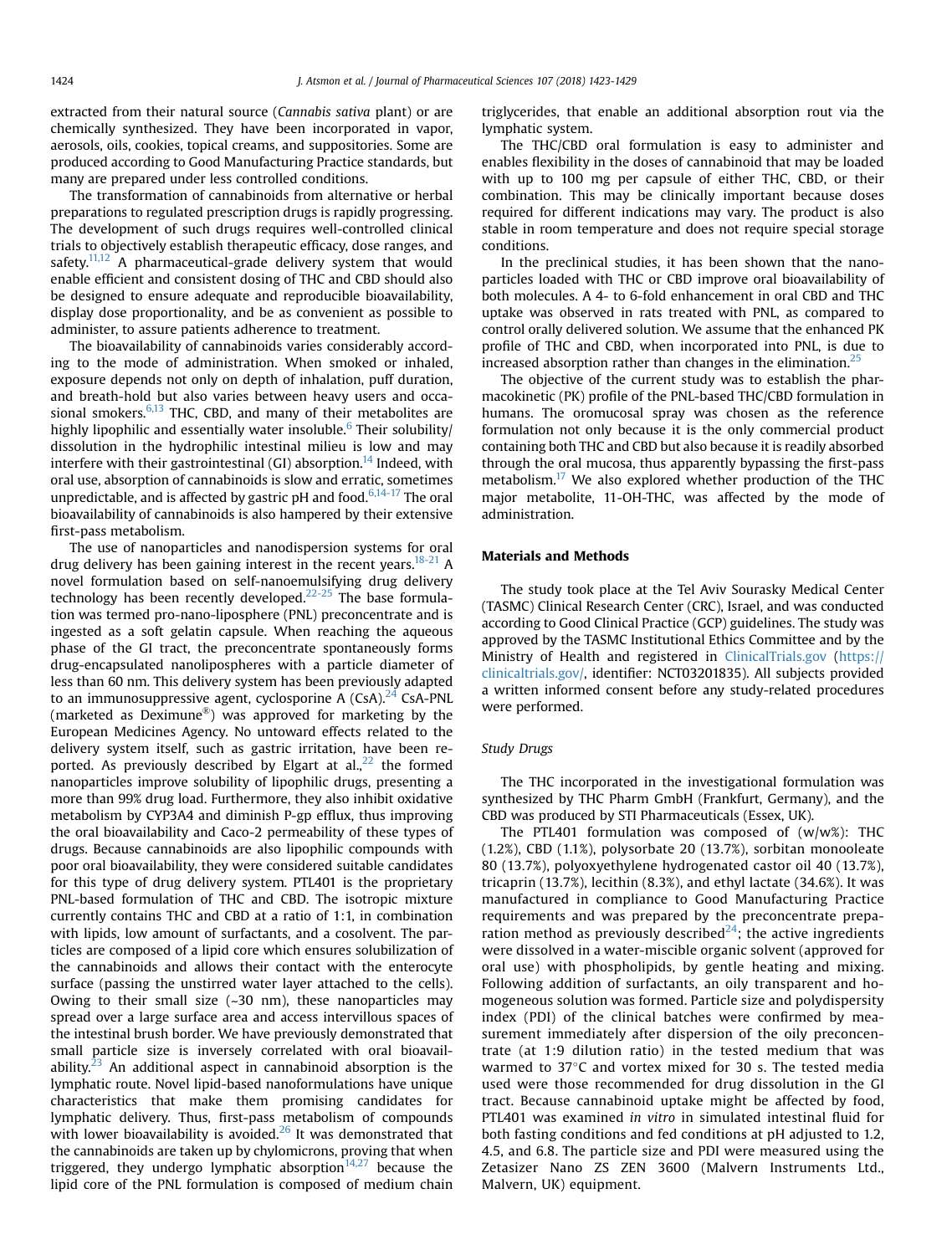### <span id="page-2-0"></span>Subjects

Subjects eligible for participation in the study were males, 18-45 years of age, with a body mass index of 19 to  $<$ 30 kg/m<sup>2</sup> and weight ranging from 55 to 85 kg, nonusers of any tobacco or nicotine products for a period of at least 6 months before screening, and judged to be healthy based on medical history, physical examination, electrocardiogram (ECG), and safety laboratory tests (complete blood count, clinical chemistry, and urinalysis). Subjects were excluded if they have used cannabis products in the last 30 days, had a history of drug or alcohol abuse, had a positive urine drugs of abuse (including THC) test on screening and on admission before the first treatment, suffered from a clinically significant relevant medical condition (chronic or acute), including psychiatric disorders, or had positive serology for hepatitis A antibodies, hepatitis B surface antigen, or HIV antibodies. Subjects were not allowed to participate if they had a history of recurrent oral aphthae or other pathology of the oral mucosa, were receiving any medications, or had a known hypersensitivity to any drug. Caffeine/xanthines such as coffee, tea, chocolate caffeine containing soft drinks, or energy drinks were not allowed during confinement in the CRC. Alcoholic beverages and other alcohol containing products were not allowed for 48 h before each dose and throughout the blood collection period.

## Study Design

The PK of THC and CBD following PNL401 administration was assessed as part of a larger scale single-center, open-label, randomized, comparative crossover single-dose study, that included 2 additional cannabinoid formulations other than the PNL product, not reported in the current paper. The PK profile was compared to the reference Sativex® oromucosal spray (GW Pharma Ltd., Cambridge, UK) in the same subjects. The same statistical model was applied to all treatments.

Fifteen healthy male volunteers were randomized to receive, on separate treatment days, a single dose of either 3 PTL401 soft gelatin capsules containing a total of 10.8-mg THC and 10-mg CBD (each capsule contained 3.6-mg THC and 3.3-mg CBD) or 4 actuations of oromucosal spray (2 under the tongue and 2 inside the cheek, each 100-µL spray contained 2.7-mg THC and 2.5-mg CBD, total per administration: 10.8-mg THC and 10-mg CBD). There was a washout period of 7 days between each dosing event. Eligible subjects were admitted to the CRC in the evening before each study drug administration and remained in-house under medical supervision for 24 h after dosing. Following an overnight fast of at least 10 h, the subjects received a standard meal within 30 min prior to dosing. The subjects were monitored for safety, and adverse events (AEs) were recorded throughout the study duration. An end-ofstudy/safety follow-up visit took place 7-10 days after the last dose of study treatment. Concomitant medications used by the subjects during the study were recorded.

## Assessments

#### Pharmacokinetics

Blood samples for THC, 11-OH-THC, and CBD analysis (4 mL each, collected in lithium heparin tubes) were drawn over 24 h after each administration, at the following time points: predose (within 60 min before dosing), 0.5, 1, 1.5, 2, 2.5, 3, 3.5, 4, 5, 8, 12, and 24 h postdose. Plasma was separated following centrifugation and sent frozen at  $-20^{\circ}$ C to ABS Laboratories Ltd. (Welwyn Garden City, UK).

Samples (200 mL) and internal standard were extracted by a liquid-liquid extraction procedure and liquid chromatographytandem mass spectrometry assay (quantification was by peak area ratio). All samples for a given subject were analyzed in duplicates as a single batch. Calibration standards ranging from 0.1 to 100 ng/mL and quality control samples at concentration of 0.3, 5, and 80 ng/mL were used. Values that were below the limits of quantitation were treated as zero.

The PK parameters were calculated using  $SAS^{\mathcal{B}}$ , version 9.4, software (SAS Institute, Cary, NC). The following parameters were derived from the time-concentration data: maximum plasma concentration ( $C_{\text{max}}$ ), time to reach maximum concentration ( $T_{\text{max}}$ ), terminal elimination rate constant  $(\lambda_z)$ , area under the curve to the last measurable concentration ( $AUC_{0-t}$ ) calculated by the linear trapezoidal rule, the area under the curve to infinite time  $(AUC_{0\text{-inf}})$ calculated as:  $AUC_{0-t} + C_{last}/\lambda_z$  (C<sub>last</sub> being the last measurable concentration) and apparent terminal elimination half-life time  $(t_{\frac{1}{2}})$ , defined as 0.693/ $\lambda$ <sub>z</sub>.

#### Safety

AEs were recorded throughout the study period. Vital signs (systolic and diastolic blood pressure, heart rate, and respirations) were measured at screening and monitored during each 24 h inhouse session at predose and 1, 4, 12, and 24 h after dosing and at the end-of-study visit. A physical examination was performed before each dosing session, before discharge from the CRC and at the end-of-study visit. An oral examination was performed before the spray administration, before discharge from the clinical research center and at the end-of-study visit. A 12-lead ECG and safety laboratory evaluations were performed at screening and at the end-of-study visit.

#### Statistical Analysis

The sample size selected was 15 healthy male volunteers. This number was not calculated based on statistical assumptions but was deemed adequate for descriptive statistics. The subjects were randomized using a balanced incomplete block design. Randomization was performed by the study statistician programmed in SAS® V9.4 statistical software (SAS Institute).

The safety analysis set included all subjects who received at least one administration of the study drugs (exposed population), including subjects prematurely withdrawn. The PK analysis set included all subjects with no major deviations related to study drug intake.

Statistical analyses were performed using SAS® V9.4. Baseline values were defined as the last valid value before first study drug administration. All statistical analyses were descriptive in nature. Continuous variables were summarized by count, mean, SD, minimum, median, and maximum and categorical variables by count and proportion. Confidence intervals (CIs), where relevant, are 2 sided with a confidence level of 90%, unless otherwise stated. The number and percentage of subjects with at least 1 AE were

### Table 1

Particle Size Measurements of PNL401 at Various Media Simulating Intestinal Fluid  $(Mean \pm SD)$ 

| Medium                                                         | Size (nm)      | PDI         |
|----------------------------------------------------------------|----------------|-------------|
| Simulated gastric fluid<br><b>Fasting conditions</b><br>pH 1.2 | $33.70 + 1.00$ | $0.2 + 0.0$ |
| Simulated gastric fluid<br>Fed conditions<br>pH 4.5            | $30.80 + 0.40$ | $0.1 + 0.0$ |
| Simulated intestinal fluid<br>pH 6.8                           | $30.10 + 1.60$ | $0.2 + 0.0$ |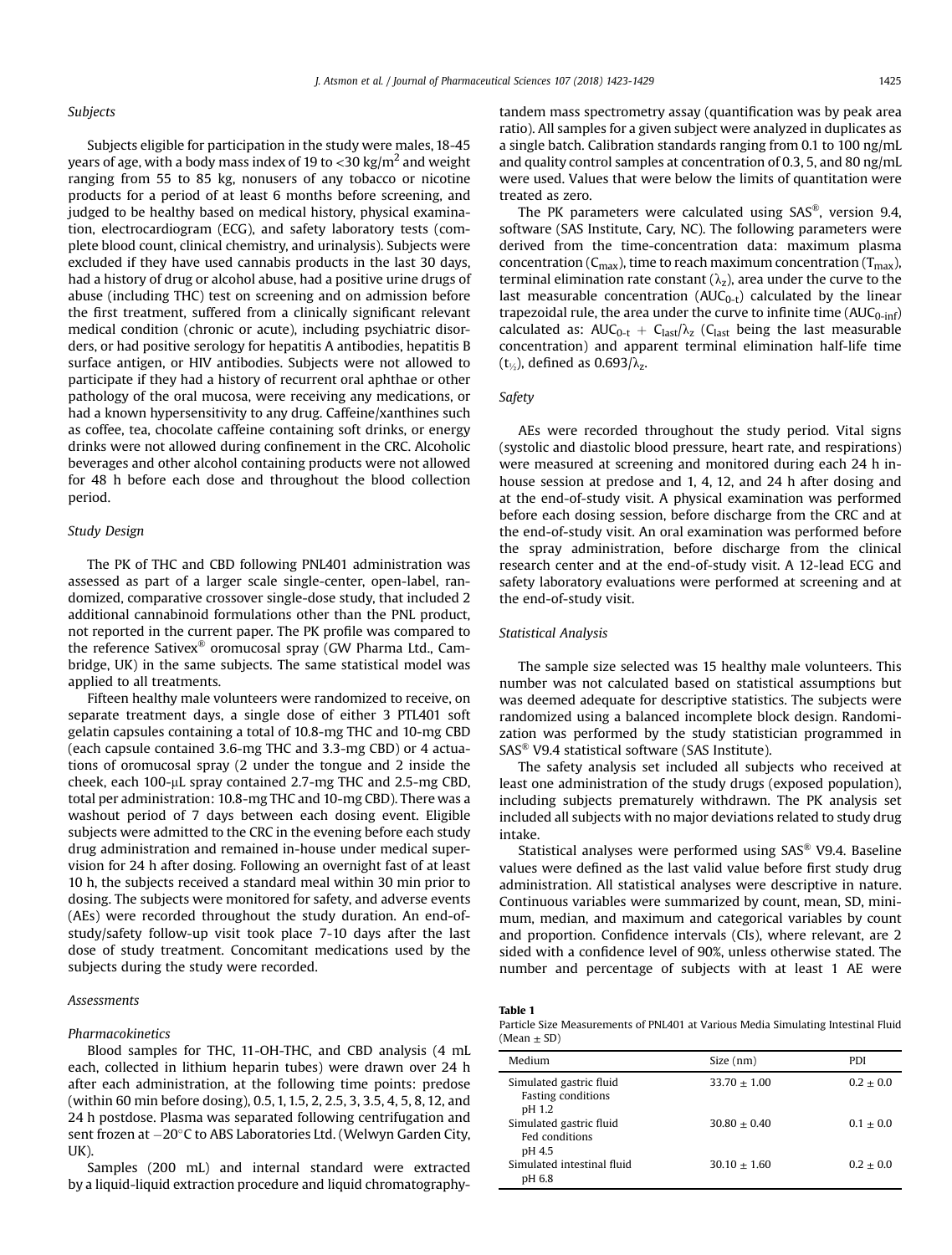Table 2 Baseline Demographic of Participants  $(N - 15)$ 

| $P$ pasemed being a point of Functional $(1 - 15)$ |                     |        |            |  |
|----------------------------------------------------|---------------------|--------|------------|--|
| Demographic                                        | Mean (SD)           | Median | Min, Max   |  |
| Age $(v)$                                          | 30.7(7.2)           | 32.4   | 19.3.42.8  |  |
| Body mass index $(kg/m2)$                          | 24.8(2.0)           | 24.8   | 21.5, 29.9 |  |
| Gender $n$ $(\%)$                                  | Male 15 (100%)      |        |            |  |
| Race $n$ (%)                                       | Caucasian 15 (100%) |        |            |  |

summarized by drug and overall. A full listing of AEs was also summarized. Vital signs (including change from baseline) were summarized in relation to treatment, with descriptive statistics for the safety population.

PK parameters of THC, 11-OH-THC, and CBD were summarized by number of observations, arithmetic and geometric means, SD, standard error, coefficient of variation (CV %), median, minimum, and maximum, for each of the treatments administered. PK calculations were based on individual plasma concentrations of the blood samples. Plasma concentrations below the lower limit of quantification at early time points were treated as zero. Concentrations below the lower limit of quantification appearing in the terminal samples time points were omitted from the analysis. Before the analyses described in the following section, PK parameter values of  $C_{\text{max}}$ , t<sub>max</sub>, and  $AUC_{0-t}$  were log transformed. For each of the PK parameters  $C_{\text{max}}$ ,  $t_{\text{max}}$ ,  $AUC_{0-t}$  individually, and for THC, 11-OH-THC, and CBD, the difference between ways of administration was assessed with a linear mixed-effects model: Parameter = Sequence + subject (Sequence) + Period + way of administration  $+$  Error with fixed terms for ways of administration, period, and sequence, and a random term for subject nested within sequence. The adjusted means (least squares means) of the differences between all relevant pairs of ways of administration and 2 sided 90% CI were calculated from the fitted model.

## Results

## Particle Size Measurement

The results of particle size measurement and PDI following dispersion in the various aqueous media are shown in [Table 1.](#page-2-0) Particle size of PTL401 was approximately 30 nm with PDI of 0.1-0.2 in the mediums tested in vitro.

#### Demographics and Subject Disposition

Of the 15 eligible subjects, one withdrew prematurely due to reasons unrelated to study treatments. All subjects were Caucasian males, with no significant medical history, and were considered healthy based on screening assessments. Demographic characteristics are summarized in Table 2.

## Pharmacokinetics

PK data were collected from 14 subjects who completed the study. The individual predose concentrations of THC, CBD, and 11-OH-THC in all subjects, and all treatments were zero. Mean plasma concentrations of THC, CBD, and 11-OH-THC over time are presented in Figure 1. PK parameters, statistical analysis, and relative bioavailability are provided in [Tables 3](#page-4-0) and [4](#page-4-0). Despite substantial interindividual variability, there are several distinctive features that can still emerge from the compiled data. Time to  $C<sub>max</sub>$  $(t_{\text{max}})$  was shorter following PTL401 administration, for both CBD and THC (1.25 vs. 3.5 h). Since the CIs of the ratios did not include 1 (0.3-0.6, [Table 4](#page-4-0)), it could be claimed that PTL401 has significantly shorter  $t_{max}$  than the reference spray. The initial peaks following the spray administration were detected 30 min later than those generated after PTL401 ingestion. Following PTL401 administration, it was evident that higher concentrations of CBD and THC were maintained for a longer period of time. C<sub>max</sub> of both THC and CBD was also approximately 1.6-fold higher when compared to the equivalent doses of the oromucosal spray. The ratio's CIs did not include 1 [\(Table 3](#page-4-0)), and therefore, it could be claimed that PTL401 has significantly higher  $C_{\text{max}}$  levels than the reference spray. The same claim applies to the AUC levels. The relative bioavailability of CBD and THC, calculated from the AUC ratios, was 31% and 16% higher, respectively, following the oral administration. The bioavailability is significantly greater than 100% as the lower confidence limit is greater than 100%. The active 11-OH-THC metabolite concentrations were detected shortly after THC, and the same ratio of AUC and  $C_{\text{max}}$  was maintained.



Figure 1. Plasma concentration over time curves for (a) CBD, (b) THC, and (c) 11-OH-THC following a single-dose administration of PTL401 (10-mg CBD, 10.8-mg THC) and oromucosal spray (10-mg CBD, 10.8-mg THC). Mean  $\pm$  SEM,  $N = 14$ .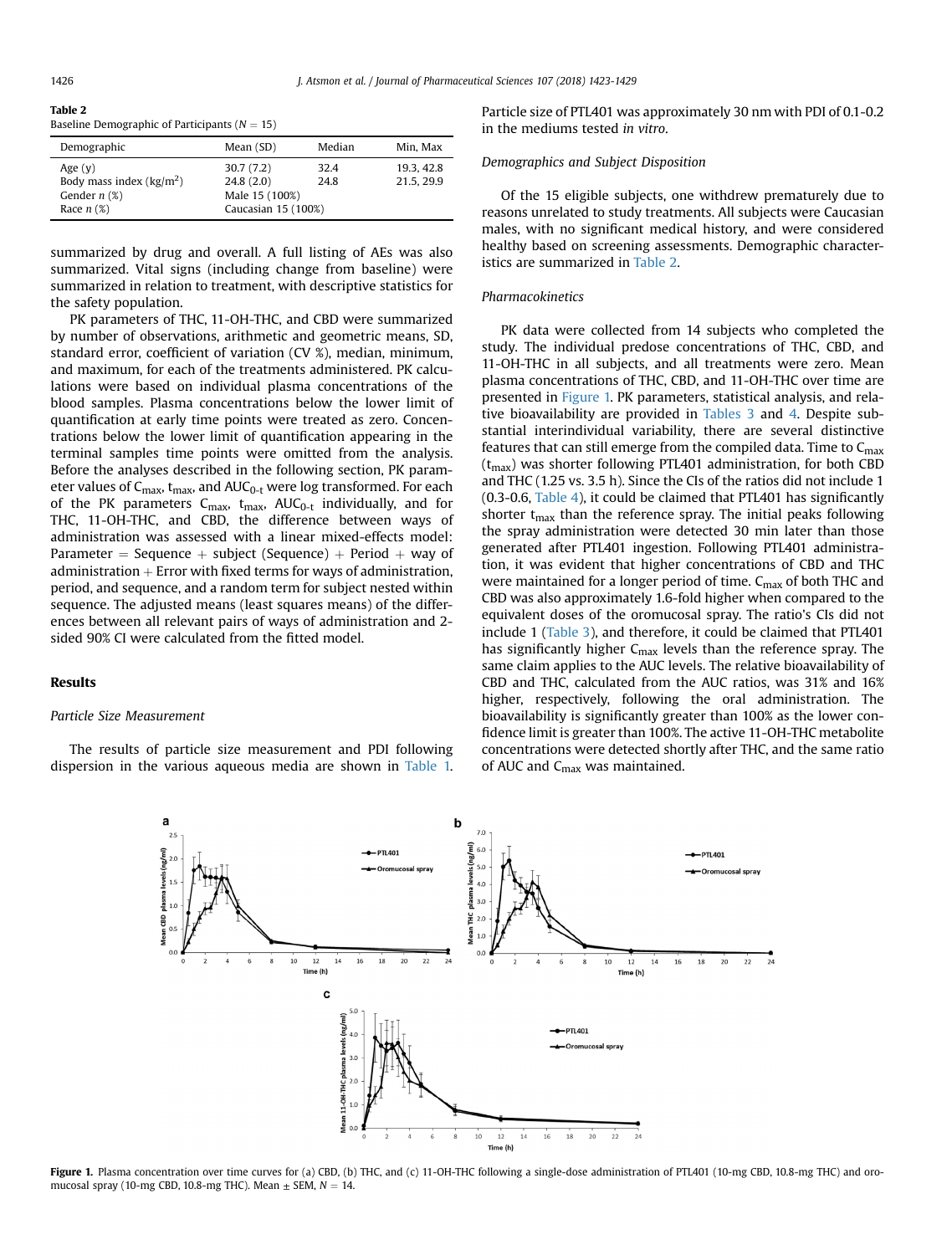<span id="page-4-0"></span>Table 3

PK Parameters of CBD, THC, and 11-OH-THC After Administration of Single Doses of PTL401 (10-mg CBD; 10.8-mg THC) and Reference Oromucosal Spray (10-mg CBD; 10.8-mg THC)  $(N = 14)$ 

| Analyte          |        | Treatment Statistical Variables C <sub>max</sub> (ng/mL) |                                      | $T_{\text{max}}(h)$ |                                                       | $AUC_{(0-t)}$ (ng/mL $\times$ h) $AUC_{(0-int)}$ (ng/mL $\times$ h) $\lambda_Z$ (h <sup>-1</sup> ) |                                    | $t_{\frac{1}{2}}(h)$ |
|------------------|--------|----------------------------------------------------------|--------------------------------------|---------------------|-------------------------------------------------------|----------------------------------------------------------------------------------------------------|------------------------------------|----------------------|
| CBD              | PTL401 | Mean (SD)                                                | 2.94(0.733)                          | 1.64 (1.184)        | 9.85(4.465)                                           | 10.52 (4.533)                                                                                      | 0.29(0.173)                        | 3.21(1.617)          |
|                  |        | SEM                                                      | 0.196                                | 0.316               | 1.193                                                 | 1.212                                                                                              | 0.046                              | 0.432                |
|                  |        | Median (range)                                           | 2.93 (1.20-4.03)                     |                     | $1.25(0.50-4.00)$ 8.90 (2.93-17.96)                   | 9.46 (3.36-18.75)                                                                                  | $0.24(0.12 - 0.67)$                | $2.94(1.03 - 5.79)$  |
|                  |        | CV <sub>8</sub>                                          | 24.96                                | 72.05               | 45.33                                                 | 43.08                                                                                              | 59.66                              | 50.31                |
|                  | Spray  | Mean (SD)                                                | 2.05(1.102)                          | 3.18 (1.137)        | 7.30 (2.857)                                          | 7.81 (2.809)                                                                                       | 0.33(0.093)                        | 2.31(0.719)          |
|                  |        | <b>SEM</b>                                               | 0.295                                | 0.304               | 0.763                                                 | 0.751                                                                                              | 0.025                              | 0.192                |
|                  |        | Median (range)                                           | $1.73(0.57-4.27)$                    |                     | $3.50(1.00-5.00)$ $7.35(3.10-13.51)$                  | 7.75 (3.90-14.00)                                                                                  | $0.32(0.17-0.53)$                  | 2.21 (1.31-4.01)     |
|                  |        | CV <sub>8</sub>                                          | 53.83                                | 35.77               | 39.13                                                 | 35.96                                                                                              | 28.58                              | 31.14                |
| THC              | PTL401 | Mean (SD)                                                | 7.57(2.041)                          | 1.50(1.019)         | 20.38 (7.253)                                         | 20.99 (7.311)                                                                                      | 0.41(0.108)                        | 1.83(0.621)          |
|                  |        | SEM                                                      | 0.545                                | 0.272               | 1.938                                                 | 1.954                                                                                              | 0.029                              | 0.166                |
|                  |        | Median (range)                                           |                                      |                     | 7.70 (3.75-10.60) 1.25 (0.50-4.00) 21.31 (8.36-30.66) | 21.71 (9.99-31.38)                                                                                 | $0.41(0.20-0.61)$ 1.69 (1.13-3.49) |                      |
|                  |        | CV <sub>8</sub>                                          | 26.95                                | 67.94               | 35.59                                                 | 34.82                                                                                              | 26.21                              | 33.97                |
|                  | Spray  | Mean (SD)                                                | 5.21 (2.640)                         | 3.25 (0.826)        | 17.54 (6.633)                                         | 18.01 (6.676)                                                                                      | 0.39(0.103)                        | 1.93(0.776)          |
|                  |        | <b>SEM</b>                                               | 0.705                                | 0.221               | 1.773                                                 | 1.784                                                                                              | 0.028                              | 0.207                |
|                  |        | Median (range)                                           | 4.27 (1.82-9.70)                     |                     | 3.50 (1.50-4.00) 17.39 (7.49-31.49)                   | 17.87 (8.28-32.29)                                                                                 | $0.39(0.16-0.61)$                  | 1.79 (1.13-4.38)     |
|                  |        | CV <sub>8</sub>                                          | 50.65                                | 25.42               | 37.82                                                 | 37.06                                                                                              | 26.21                              | 40.33                |
| 11-OH-THC PTL401 |        | Mean (SD)                                                | 6.59(3.478)                          | 2.21 (1.014)        | 32.07 (21.690)                                        | 33.63 (22.583)                                                                                     | 0.19(0.054)                        | 3.92(1.031)          |
|                  |        | SEM                                                      | 0.93                                 | 0.271               | 5.797                                                 | 6.036                                                                                              | 0.014                              | 0.276                |
|                  |        | Median (range)                                           | $5.64(3.38-16.90)$ $2.00(1.00-4.00)$ |                     | 28.94 (15.60-101.43)                                  | 29.76 (16.64-105.34)                                                                               | $0.17(0.11-0.30)$                  | $4.07(2.35-6.06)$    |
|                  |        | CV <sub>8</sub>                                          | 52.76                                | 45.78               | 67.63                                                 | 67.16                                                                                              | 28.4                               | 26.31                |
|                  | Spray  | Mean (SD)                                                | 4.71 (3.449)                         | 3.43 (1.138)        | 28.28 (19.862)                                        | 30.04 (21.042)                                                                                     | 0.19(0.057)                        | 4.04 (1.094)         |
|                  |        | <b>SEM</b>                                               | 0.922                                | 0.304               | 5.308                                                 | 5.624                                                                                              | 0.015                              | 0.292                |
|                  |        | Median (range)                                           | $3.98(1.87-15.00)$ $3.50(1.50-5.00)$ |                     | 27.04 (9.21-80.93)                                    | 28.60 (10.11-85.45)                                                                                | $0.16(0.12-0.30)$                  | 4.24 (2.34-5.65)     |
|                  |        | CV <sub>8</sub>                                          | 73.27                                | 33.16               | 70.23                                                 | 70.04                                                                                              | 30.67                              | 27.10                |

SEM, standard error of the mean; C<sub>max</sub>, maximum observed plasma concentration; t<sub>max</sub>, time to C<sub>max</sub>; t<sub>/n</sub> terminal elimination half-life; AUC<sub>0-t</sub>, area under the plasma concentration-time curve from time zero to the last measurable concentration;  $AUC_{0-int}$ , area under the plasma concentration-time curve from time zero to infinity;  $\lambda_{Z}$ , terminal elimination rate constant.

## Safety and Tolerability

A summary of treatment-emergent AEs (TEAEs) is presented in [Table 5.](#page-5-0) All TEAEs were mild in severity and resolved spontaneously without treatment or sequel. Headache was the most frequently reported AE and its causality was considered as "possibly related to study drug" in one subject (7.1%) after receiving PTL401 and 2 subjects (14.2%) after receiving the spray. A very mild elevation in creatine kinase levels was noted in one subject who received the spray. The possible causality could not be ruled out. No clinically significant findings were noted on physical examination, vital signs, ECG recordings, and other safety laboratory tests.

## Discussion

The PK parameters of the oromucosal spray, derived from this study, resemble available data from previous reports. $28-30$ 

The proposed mechanism, by which PTL401 displays a substantially more favorable PK profile than expected from oral exposure of cannabinoids, has been described in the [Introduction.](#page-0-0) THC undergoes extensive and rapid metabolism by the cytochrome P450 system (CYP2C9 and CYP3A4), to an equipotent 11-OH-THC derivative which is further transformed to the inactive 11-nor-9 carboxy-THC (THC-COOH). $17,31$  The total production of the active 11-OH-THC metabolite, as expressed by its AUC, was apparently higher following PTL401 administration, consistent with the higher THC levels. 11-OH-THC is the most important psychotropic metabolite of  $\Delta^9$ -THC, with a similar spectrum of actions or maybe even more potent than THC. $6$  It is noteworthy that its elimination half-life was 2-fold longer than THC following both administrations.

As anticipated from the preclinical data, the total amount of the THC and CBD that was actually absorbed through the GI mucosa was higher than expected from oral administrations.<sup>[25](#page-5-0)</sup> The formation of nanoparticles was tested in 3 mediums that are commonly used for simulating the GI tract. Particle size of PTL401 was about 30 nm in all the mediums tested, indicating that there was no effect of pH on the cannabinoids' nanoparticle formation, and therefore, the formulation can probably be administered under

#### Table 4

Statistical Analysis of the PK Parameters of CBD, THC, and  $11-OH_THC (N - 14)$ 

| Analyte                               | Treatment                                                     | $C_{\text{max}}$ (ng/mL) | $T_{\text{max}}(h)$ | $AUC(0-t)$ (ng/mL $\times$ h) |
|---------------------------------------|---------------------------------------------------------------|--------------------------|---------------------|-------------------------------|
| Adjusted/least-squares means (90% CI) |                                                               |                          |                     |                               |
| <b>CBD</b>                            | PTL401                                                        | 2.84 (2.39-3.39)         | $1.31(1.04-1.65)$   | 8.72 (7.34-10.37)             |
|                                       | Spray                                                         | $1.80(1.51 - 2.15)$      | $2.92(2.31-3.69)$   | $6.65(5.59-7.91)$             |
| <b>THC</b>                            | PTL401                                                        | $7.33(6.32 - 8.50)$      | $1.30(1.03-1.65)$   | 19.26 (16.74-22.16)           |
|                                       | Spray                                                         | 4.73 (4.07-5.50)         | $3.17(2.49-4.04)$   | 16.67 (14.48-19.19)           |
| 11-OH-THC                             | PTL401                                                        | $5.98(4.45-8.03)$        | $2.02(1.66-2.45)$   | 28.35 (20.61-38.99)           |
|                                       | Spray                                                         | 4.07 (3.03-5.48)         | $3.24(2.66-3.95)$   | 23.87 (17.35-32.84)           |
| Ratio to oromucosal spray (90% CI)    |                                                               |                          |                     |                               |
| <b>CBD</b>                            | PTI 401                                                       | $1.58(1.26-1.97)$        | $0.45(0.33 - 0.61)$ | $1.31(1.11-1.55)$             |
| THC                                   | PTL401                                                        | $1.55(1.25-1.92)$        | $0.41(0.30-0.56)$   | $1.16(1.03-1.30)$             |
| 11-OH-THC                             | PTI 401                                                       | $1.47(1.20-1.79)$        | $0.62(0.47-0.82)$   | $1.19(1.04-1.35)$             |
|                                       | Relative bioavailability PTL401/oromucosal spray (%) (90% CI) |                          |                     |                               |
| <b>CBD</b>                            | 131% (111.0%-155.1%)                                          |                          |                     |                               |
| THC                                   | 116% (102.6%-130.2%)                                          |                          |                     |                               |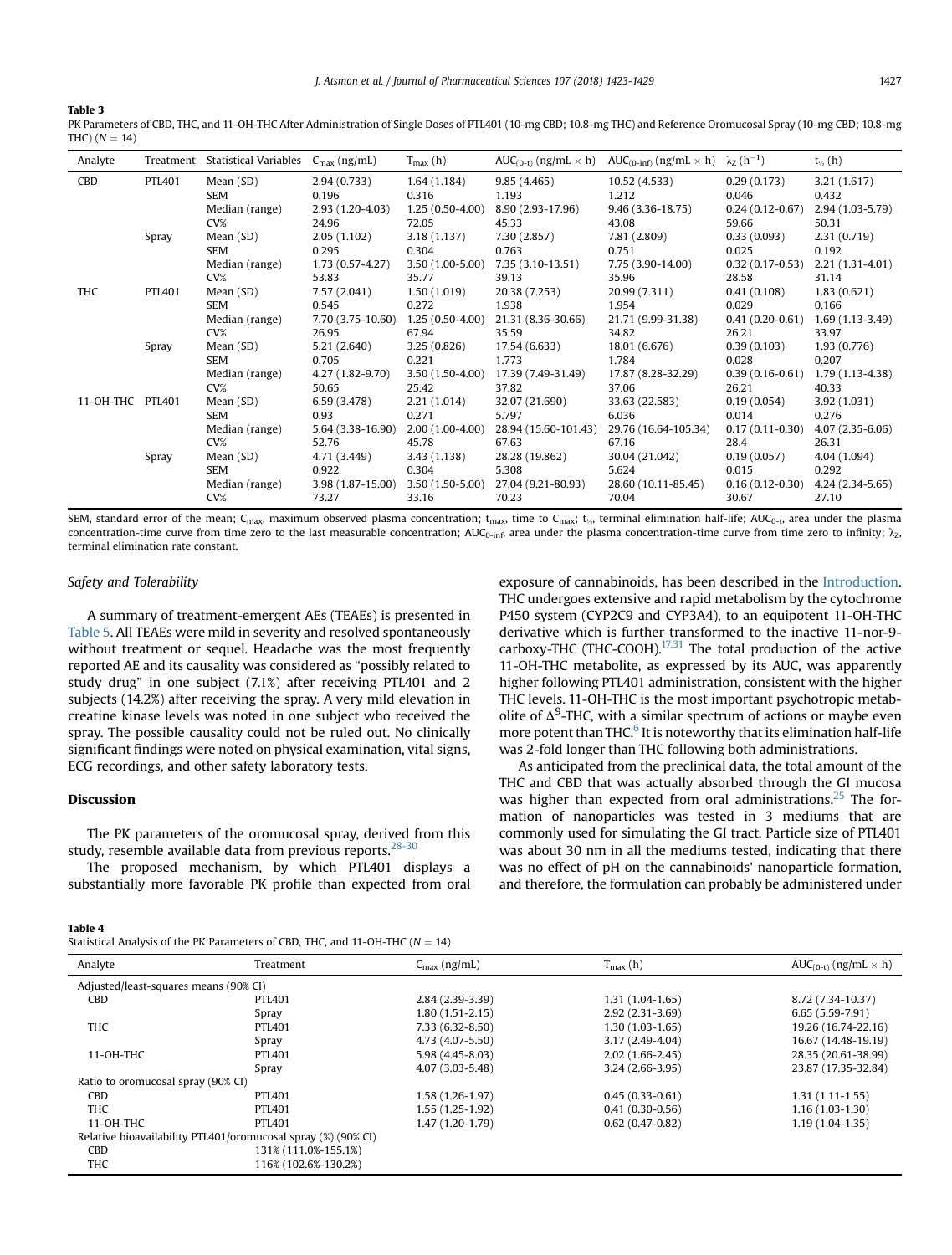<span id="page-5-0"></span>

| таріс э                       |  |
|-------------------------------|--|
| Summary of TEAEs ( $N = 14$ ) |  |

| Type of TEAE               | PTL401           |                    | Oromucosal Spray |                    |
|----------------------------|------------------|--------------------|------------------|--------------------|
|                            | No. of<br>Events | No. of<br>Subjects | No. of<br>Events | No. of<br>Subjects |
| Any TEAE                   |                  | κ                  |                  | 3                  |
| Mild                       |                  | 3                  |                  |                    |
| Moderate                   |                  | O                  |                  |                    |
| Severe                     |                  |                    |                  |                    |
| Serious                    |                  | O                  |                  |                    |
| Death                      |                  |                    |                  |                    |
| Possible causality         | 1 <sup>a</sup>   |                    | <sub>3p</sub>    | 3                  |
| Leading to discontinuation |                  |                    |                  |                    |

<sup>a</sup> Mild headache.

<sup>b</sup> Mild headache ( $n = 2$ ), mild elevation of creatine phosphokinase ( $n = 1$ ).

either fasting or fed conditions, although the former has not been tested in this study. The novel formulation offers both increased solubility in aqueous phase of poorly soluble mixture of THC and CBD and formation of homogenous nanodispersion, as indicated by the relatively low PDI value, 0.1-0.2.

The main limitations of this study were the small sample size of healthy young male volunteers and, as noted in many other PK cannabis trials, the substantial interindividual variability in PK parameters.  $6,15-17,29$  Obviously, the target population is of various age groups, includes women, is not healthy, and probably uses concomitant medications-some of which may affect the PKs of cannabinoids. Nevertheless, it appears that the bioavailability of the PNL formulation is at least within the same ranges of the oromucosal spray and, based on the current results, are possibly even higher.

Both the investigational and the reference formulations were well tolerated and safe, following a single dose. Since the compounds were administered only once to a small group of healthy, young, male volunteers, potentially undesirable effects emerging after repeated treatments<sup>32</sup> might have been masked. The positive PK results support further clinical investigations of PTL401 for specific patient populations and therapeutic indications.

One of the shortcomings of repeated oromucosal sprays is the undesirable local effect induced by the excipients: oral discomfort or pain, dry mouth, glossodynia, and mouth ulceration. This may compromise patient adherence, especially when long-term treat-ment is required.<sup>[33,34](#page-6-0)</sup> These local reactions were not apparent in the current study. An oral formulation, which assures substantial and rapid absorption of the active components without causing local discomfort, may be an attractive alternative to patients who prefer this mode of administration.

#### Conclusions

The self-nanoemulsifying oral drug delivery system of PTL401 is a safe, effective, and convenient delivery platform for both CBD and THC. Despite the study limitations, this formulation appears to possess several advantages over of the reference oromucosal spray: a faster rate of absorption, improved bioavailability, and lack of potential application site type reactions following chronic administration. PTL401 may offer a quicker onset of action and probably decreased dosing frequency, thus contributing to patient adherence. A subsequent larger scale clinical development program in which CBD and THC doses are adapted for various therapeutic indications is currently being launched.

### Acknowledgments

The Tel Aviv Medical Center R&D Fund has received payment from the sponsor (PhytoTech Therapeutics) for the conduct of this

study, through an agreement approved by the Israeli Ministry of Health.

## References

- 1. [Schrot RJ, Hubbard JR. Cannabinoids: medical implications.](http://refhub.elsevier.com/S0022-3549(17)30890-0/sref1) Ann Med. [2016;48\(3\):128-141.](http://refhub.elsevier.com/S0022-3549(17)30890-0/sref1)
- 2. [Whiting PF, Wolff RF, Deshpande S, et al. Cannabinoids for medical use: a](http://refhub.elsevier.com/S0022-3549(17)30890-0/sref2) [systematic review and meta-analysis.](http://refhub.elsevier.com/S0022-3549(17)30890-0/sref2) JAMA. 2015;15313(24):2456-2473.
- 3. [Borgelt LM, Franson KL, Nussbaum AM, Wang GS. The pharmacologic and](http://refhub.elsevier.com/S0022-3549(17)30890-0/sref3) [clinical effects of medical cannabis.](http://refhub.elsevier.com/S0022-3549(17)30890-0/sref3) Pharmacotherapy. 2013;33(2):195-209.
- 4. [Castaneto MS, Gorelick DA, Desrosiers NA, Hartman RL, Pirard S, Huestis MA.](http://refhub.elsevier.com/S0022-3549(17)30890-0/sref4) [Synthetic cannabinoids: epidemiology, pharmacodynamics, and clinical im](http://refhub.elsevier.com/S0022-3549(17)30890-0/sref4)plications. [Drug Alcohol Depend](http://refhub.elsevier.com/S0022-3549(17)30890-0/sref4). 2014;144:12-24.
- 5. [Baker D, Pryce G, Jackson SJ, Bolton C, Giovannoni G. The biology that](http://refhub.elsevier.com/S0022-3549(17)30890-0/sref5) [underpins the therapeutic potential of cannabis-based medicines for the con](http://refhub.elsevier.com/S0022-3549(17)30890-0/sref5)[trol of spasticity in multiple sclerosis.](http://refhub.elsevier.com/S0022-3549(17)30890-0/sref5) Mult Scler Relat Disord. 2012;1(2):64-75.
- 6. [Grotenhermen F. Pharmacokinetics and pharmacodynamics of cannabinoids.](http://refhub.elsevier.com/S0022-3549(17)30890-0/sref6) Clin Pharmacokinet[. 2003;42\(4\):327-360](http://refhub.elsevier.com/S0022-3549(17)30890-0/sref6).
- 7. [Kiran Vemuri V, Makriyannis A. Medicinal chemistry of cannabinoids.](http://refhub.elsevier.com/S0022-3549(17)30890-0/sref7) Clin Pharmacol Ther[. 2015;97\(6\):553-558](http://refhub.elsevier.com/S0022-3549(17)30890-0/sref7).
- 8. [Dalton WS, Martz R, Lemberger L, Rodda BE, Forney RB. In](http://refhub.elsevier.com/S0022-3549(17)30890-0/sref8)fluence of cannabi[diol on delta-9-tetrahydrocannabinol effects.](http://refhub.elsevier.com/S0022-3549(17)30890-0/sref8) Clin Pharmacol Ther. 1976;19(3): [300-309.](http://refhub.elsevier.com/S0022-3549(17)30890-0/sref8)
- 9. [Karniol IG, Shirakawa I, Kasinski N, Pfeferman A, Carlini EA. Cannabidiol](http://refhub.elsevier.com/S0022-3549(17)30890-0/sref9) [interferes with the effects of delta 9- tetrahydrocannabinol in man.](http://refhub.elsevier.com/S0022-3549(17)30890-0/sref9) Eur J Pharmacol[. 1974;28\(1\):172-177](http://refhub.elsevier.com/S0022-3549(17)30890-0/sref9).
- 10. Sativex® Product Monograph[. UK: GW Pharma Ltd.; 2005.](http://refhub.elsevier.com/S0022-3549(17)30890-0/sref10)
- 11. [Russo EB. Current therapeutic cannabis controversies and clinical trial design](http://refhub.elsevier.com/S0022-3549(17)30890-0/sref11) issues. [Front Pharmacol](http://refhub.elsevier.com/S0022-3549(17)30890-0/sref11). 2016;7:309.
- 12. [Gloss D. An overview of products and bias in research.](http://refhub.elsevier.com/S0022-3549(17)30890-0/sref12) Neurotherapeutics. [2015;12:731-734](http://refhub.elsevier.com/S0022-3549(17)30890-0/sref12).
- 13. [Klumpers LE, Beumer TL, van Hasselt JGC, et al. Novel](http://refhub.elsevier.com/S0022-3549(17)30890-0/sref13) Δ9-tetrahydrocannabinol [formulation](http://refhub.elsevier.com/S0022-3549(17)30890-0/sref13) [Namisol](http://refhub.elsevier.com/S0022-3549(17)30890-0/sref13)® has benefi[cial pharmacokinetics and promising phar](http://refhub.elsevier.com/S0022-3549(17)30890-0/sref13)[macodynamic effects.](http://refhub.elsevier.com/S0022-3549(17)30890-0/sref13) Br J Clin Pharmacol. 2012;74(1):42-53.
- 14. [Zgair A. Dietary fats and pharmaceutical lipid excipients increase systemic](http://refhub.elsevier.com/S0022-3549(17)30890-0/sref14) [exposure to orally administered cannabis and cannabis-based medicines.](http://refhub.elsevier.com/S0022-3549(17)30890-0/sref14) Am J Transl Res[. 2016;8\(8\):3448-3459](http://refhub.elsevier.com/S0022-3549(17)30890-0/sref14).
- 15. [Alexander Oh D, Parikh N, Khurana V, Smith CC, Vetticaden S. Effect of food on](http://refhub.elsevier.com/S0022-3549(17)30890-0/sref15) [the pharmacokinetics of Dronabinol oral solution versus Dronabinol capsules](http://refhub.elsevier.com/S0022-3549(17)30890-0/sref15) [in healthy volunteers.](http://refhub.elsevier.com/S0022-3549(17)30890-0/sref15) Clin Pharm Adv App. 2017;9:9-17.
- 16. [McGilveray IJ. Pharmacokinetics of cannabinoids.](http://refhub.elsevier.com/S0022-3549(17)30890-0/sref16) Pain Res Manage. [2005;10\(Suppl A\):15A-22A](http://refhub.elsevier.com/S0022-3549(17)30890-0/sref16).
- 17. [Huestis MA. Human cannabinoid pharmacokinetics.](http://refhub.elsevier.com/S0022-3549(17)30890-0/sref17) Chem Biodivers. 2007;4(8): [1770-1804.](http://refhub.elsevier.com/S0022-3549(17)30890-0/sref17)
- 18. [Jia L. Nanoparticle formulation increases oral bioavailability of poorly soluble](http://refhub.elsevier.com/S0022-3549(17)30890-0/sref18) [drugs: approaches experimental evidences and theory.](http://refhub.elsevier.com/S0022-3549(17)30890-0/sref18) Curr Nanosci. [2005;1\(3\):237-243](http://refhub.elsevier.com/S0022-3549(17)30890-0/sref18).
- 19. [Shrivastava S, Yadav SK, Verma S. Applications of self emulsifying drug](http://refhub.elsevier.com/S0022-3549(17)30890-0/sref19) [delivery systems in novel drug delivery- a review.](http://refhub.elsevier.com/S0022-3549(17)30890-0/sref19) Afr J Basic Appl Sci. [2014;6\(1\):06-14.](http://refhub.elsevier.com/S0022-3549(17)30890-0/sref19)
- 20. [Tan A, Rao S, Prestidge C. Transforming lipid-based oral drug delivery](http://refhub.elsevier.com/S0022-3549(17)30890-0/sref20) [systems into solid dosage forms: an overview of solid carriers, physico](http://refhub.elsevier.com/S0022-3549(17)30890-0/sref20)[chemical properties, and biopharmaceutical performance.](http://refhub.elsevier.com/S0022-3549(17)30890-0/sref20) Pharm Res. [2013;30:2993-3017.](http://refhub.elsevier.com/S0022-3549(17)30890-0/sref20)
- 21. [Tang B, Cheng G, Gu J, Xu C. Development of solid self-emulsifying drug](http://refhub.elsevier.com/S0022-3549(17)30890-0/sref21) [delivery systems: preparation techniques and dosage forms.](http://refhub.elsevier.com/S0022-3549(17)30890-0/sref21) Drug Discov Today. [2008;13\(13-14\):606-612](http://refhub.elsevier.com/S0022-3549(17)30890-0/sref21).
- 22. [Elgart A, Cherniakov I, Aldouby Y, Domb AJ, Hoffman A. Improved oral](http://refhub.elsevier.com/S0022-3549(17)30890-0/sref22) [bioavailability of BCS class 2 compounds by self nano-emulsifying drug de](http://refhub.elsevier.com/S0022-3549(17)30890-0/sref22)[livery systems \(SNEDDS\): the underlying mechanisms for amiodarone and](http://refhub.elsevier.com/S0022-3549(17)30890-0/sref22) talinolol. Pharm Res[. 2013;30:3029-3044](http://refhub.elsevier.com/S0022-3549(17)30890-0/sref22).
- 23. Bekerman T, Golenser J, Domb A, Cyclosporin nanoparticulate lipospheres for oral administration. J Pharm Sci[. 2004;93\(5\):1264-1270](http://refhub.elsevier.com/S0022-3549(17)30890-0/sref23).
- 24. [Avramoff A, Khan W, Ezra A, Elgart A,](http://refhub.elsevier.com/S0022-3549(17)30890-0/sref24) Hoffman A, Domb AJ. Cyclosporin [pro-dispersion liposphere formulation.](http://refhub.elsevier.com/S0022-3549(17)30890-0/sref24) J Control Release. 2012;160(2): [401-406](http://refhub.elsevier.com/S0022-3549(17)30890-0/sref24).
- 25. [Cherniakov I, Izgelov D, Domb AJ, Hoffman A. The effect of Pro NanoLipo](http://refhub.elsevier.com/S0022-3549(17)30890-0/sref25)[spheres \(PNL\) formulation containing natural absorption enhancers on the oral](http://refhub.elsevier.com/S0022-3549(17)30890-0/sref25) [bioavailability of delta-9-tetrahydrocannabinol \(THC\) and cannabidiol \(CBD\) in](http://refhub.elsevier.com/S0022-3549(17)30890-0/sref25) a rat model. Eur J Pharm Sci[. 2017;109:21-30](http://refhub.elsevier.com/S0022-3549(17)30890-0/sref25).
- 26. [Khan AA, Mudassir J, Mohtar N, Darwis Y. Advanced drug delivery to the lymphatic](http://refhub.elsevier.com/S0022-3549(17)30890-0/sref26) [system: lipid-based nanoformulations.](http://refhub.elsevier.com/S0022-3549(17)30890-0/sref26) Int J Nanomed. 2013;8:2733-2744.
- 27. [Gershkovich P, Qadri B, Yacovan A, Amselem S, Hoffman A. Different impacts of](http://refhub.elsevier.com/S0022-3549(17)30890-0/sref27) [intestinal lymphatic transport on the oral bioavailability of structurally similar](http://refhub.elsevier.com/S0022-3549(17)30890-0/sref27) [synthetic lipophilic cannabinoids: dexanabinol and PRS-211,220.](http://refhub.elsevier.com/S0022-3549(17)30890-0/sref27) Eur J Pharm Sci[. 2007;31\(5\):298-305.](http://refhub.elsevier.com/S0022-3549(17)30890-0/sref27)
- 28. [Stott CG, White L, Wright S, Wilbraham D, Guy GW. A phase I study to assess](http://refhub.elsevier.com/S0022-3549(17)30890-0/sref28) [the single and multiple dose pharmacokinetics of THC/CBD oromucosal spray.](http://refhub.elsevier.com/S0022-3549(17)30890-0/sref28) Eur J Clin Pharmacol[. 2013;69:1135-1147](http://refhub.elsevier.com/S0022-3549(17)30890-0/sref28).
- 29. [Karschner EL, Darwin WD, Goodwin RS, Wright S, Huestis MA. Plasma canna](http://refhub.elsevier.com/S0022-3549(17)30890-0/sref29)[binoid pharmacokinetics following controlled oral 9-tetrahydrocannabinol and](http://refhub.elsevier.com/S0022-3549(17)30890-0/sref29) [oromucosal cannabis extract administration.](http://refhub.elsevier.com/S0022-3549(17)30890-0/sref29) Clin Chem. 2011;57(1):66-75.